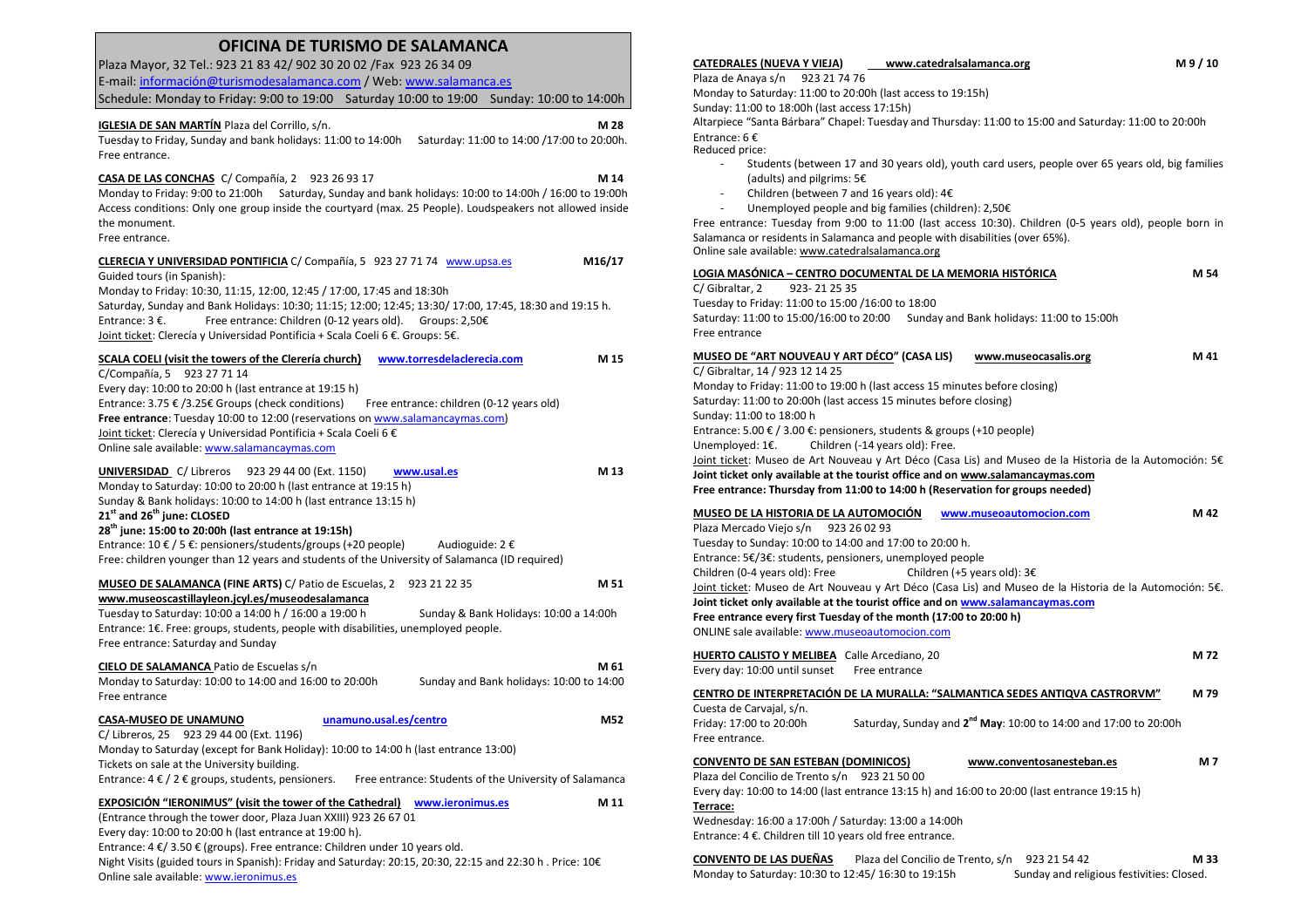| MUSEO DE PINTURA MEDIEVAL SANTA CLARA<br>www.museolasclaras.com<br>C/ Santa Clara, 2<br>660 10 83 14<br>Tuesday to Saturday: 10:00 to 14:00 / 16:30 to 19:30h<br>Sunday, bank holidays: 10:00 to 14:00 h<br>Last entrance 30 minutes before closing.<br>Entrance: 4€ (audioguide included)<br>Reduced price: 3€ People over 65 and students (under 26 years old).<br>Free entrance: Children (0-12 years old)<br>PALACIO DE LA SALINA<br>C/ San Pablo, 24 923 29 32 33<br>Every day: 10:00 a 21:00 h. Free entrance.<br>PALACIO DE MONTERREY<br>www.palaciodemonterrey.com<br>Plaza de Monterrey, 2; 923213020<br>Tuesday to Thursday: 10:30 to 14:30<br>Friday to Sunday and Bank Holiday: 10:30 to 14:30 and 16:00 to 20:00h<br>Entrance: 7€/5€ children (6 to 12 years old), pensioners, students under 25 years old. Visit including kitchen<br>and cells: $9.5 \text{ } \in$ .<br>Night tours (in Spanish): 20:00. Price: 15€<br>Free entrance every tuesday from 10:30 to 11:00 h (reservations online one week in advance) | M 34<br>M 4<br>M 19 | C/Doctor Piñuela, 5 9232<br>Tuesday to Saturday: 10:30<br>Sunday and bank holidays:<br>Entrance: 3€/2€: pensioner<br>Online sale available on wv<br><b>MUSEO DEL COMERCIO Y I</b><br>Avda. Campoamor, s/n.<br>Monday and Sunday: 10:00<br>Tuesday to Saturday: 10:00<br>Free entrance.<br>DOMUS ARTIUM. DA2<br>Avda. de la Aldehuela s/n<br>Tuesday to Friday: 12:00 to |
|-----------------------------------------------------------------------------------------------------------------------------------------------------------------------------------------------------------------------------------------------------------------------------------------------------------------------------------------------------------------------------------------------------------------------------------------------------------------------------------------------------------------------------------------------------------------------------------------------------------------------------------------------------------------------------------------------------------------------------------------------------------------------------------------------------------------------------------------------------------------------------------------------------------------------------------------------------------------------------------------------------------------------------------|---------------------|-------------------------------------------------------------------------------------------------------------------------------------------------------------------------------------------------------------------------------------------------------------------------------------------------------------------------------------------------------------------------|
|                                                                                                                                                                                                                                                                                                                                                                                                                                                                                                                                                                                                                                                                                                                                                                                                                                                                                                                                                                                                                                   |                     |                                                                                                                                                                                                                                                                                                                                                                         |
|                                                                                                                                                                                                                                                                                                                                                                                                                                                                                                                                                                                                                                                                                                                                                                                                                                                                                                                                                                                                                                   |                     |                                                                                                                                                                                                                                                                                                                                                                         |
|                                                                                                                                                                                                                                                                                                                                                                                                                                                                                                                                                                                                                                                                                                                                                                                                                                                                                                                                                                                                                                   |                     |                                                                                                                                                                                                                                                                                                                                                                         |
|                                                                                                                                                                                                                                                                                                                                                                                                                                                                                                                                                                                                                                                                                                                                                                                                                                                                                                                                                                                                                                   |                     |                                                                                                                                                                                                                                                                                                                                                                         |
|                                                                                                                                                                                                                                                                                                                                                                                                                                                                                                                                                                                                                                                                                                                                                                                                                                                                                                                                                                                                                                   |                     |                                                                                                                                                                                                                                                                                                                                                                         |
|                                                                                                                                                                                                                                                                                                                                                                                                                                                                                                                                                                                                                                                                                                                                                                                                                                                                                                                                                                                                                                   |                     |                                                                                                                                                                                                                                                                                                                                                                         |
|                                                                                                                                                                                                                                                                                                                                                                                                                                                                                                                                                                                                                                                                                                                                                                                                                                                                                                                                                                                                                                   |                     |                                                                                                                                                                                                                                                                                                                                                                         |
|                                                                                                                                                                                                                                                                                                                                                                                                                                                                                                                                                                                                                                                                                                                                                                                                                                                                                                                                                                                                                                   |                     |                                                                                                                                                                                                                                                                                                                                                                         |
|                                                                                                                                                                                                                                                                                                                                                                                                                                                                                                                                                                                                                                                                                                                                                                                                                                                                                                                                                                                                                                   |                     |                                                                                                                                                                                                                                                                                                                                                                         |
|                                                                                                                                                                                                                                                                                                                                                                                                                                                                                                                                                                                                                                                                                                                                                                                                                                                                                                                                                                                                                                   |                     | Saturdays, Sundays and bar                                                                                                                                                                                                                                                                                                                                              |
|                                                                                                                                                                                                                                                                                                                                                                                                                                                                                                                                                                                                                                                                                                                                                                                                                                                                                                                                                                                                                                   |                     |                                                                                                                                                                                                                                                                                                                                                                         |
|                                                                                                                                                                                                                                                                                                                                                                                                                                                                                                                                                                                                                                                                                                                                                                                                                                                                                                                                                                                                                                   |                     | <b>INTERPRETATION CENTRE</b>                                                                                                                                                                                                                                                                                                                                            |
|                                                                                                                                                                                                                                                                                                                                                                                                                                                                                                                                                                                                                                                                                                                                                                                                                                                                                                                                                                                                                                   |                     | C/Veracruz, s/n.<br>628 <sub>C</sub><br>Tuesday to Saturday: 10:00                                                                                                                                                                                                                                                                                                      |
| Online sale available on www.palaciodemonterrey.com)                                                                                                                                                                                                                                                                                                                                                                                                                                                                                                                                                                                                                                                                                                                                                                                                                                                                                                                                                                              |                     | Sunday&Bank Holidays: 10:                                                                                                                                                                                                                                                                                                                                               |
|                                                                                                                                                                                                                                                                                                                                                                                                                                                                                                                                                                                                                                                                                                                                                                                                                                                                                                                                                                                                                                   |                     |                                                                                                                                                                                                                                                                                                                                                                         |
| MUSEO DE LAS ÚRSULAS Plaza de las Úrsulas, s/n.                                                                                                                                                                                                                                                                                                                                                                                                                                                                                                                                                                                                                                                                                                                                                                                                                                                                                                                                                                                   | M 35                | "MUSEO DE LA FABRICA D                                                                                                                                                                                                                                                                                                                                                  |
| Tuesday to Sunday: 11:00 to 14:00 h. TEMPORARILY CLOSED                                                                                                                                                                                                                                                                                                                                                                                                                                                                                                                                                                                                                                                                                                                                                                                                                                                                                                                                                                           |                     | C/La Pesca, 5. Tel: 923 28 1                                                                                                                                                                                                                                                                                                                                            |
| <b>IGLESIA DE LA PURÍSIMA</b><br>www.lapurisimasalamanca.es                                                                                                                                                                                                                                                                                                                                                                                                                                                                                                                                                                                                                                                                                                                                                                                                                                                                                                                                                                       | M 18                | Check the opening times at                                                                                                                                                                                                                                                                                                                                              |
| Plaza de las Agustinas 923 21 27 38                                                                                                                                                                                                                                                                                                                                                                                                                                                                                                                                                                                                                                                                                                                                                                                                                                                                                                                                                                                               |                     | <b>RESTOS MONASTERIO VIR</b>                                                                                                                                                                                                                                                                                                                                            |
| Monday to Saturday: 11:00 to 14:00 and 17:00 to 20:00 h.                                                                                                                                                                                                                                                                                                                                                                                                                                                                                                                                                                                                                                                                                                                                                                                                                                                                                                                                                                          |                     | Wednesday (except the las                                                                                                                                                                                                                                                                                                                                               |
| Sunday: 11:00 to 14:00 and 18:30 to 21:00h                                                                                                                                                                                                                                                                                                                                                                                                                                                                                                                                                                                                                                                                                                                                                                                                                                                                                                                                                                                        |                     |                                                                                                                                                                                                                                                                                                                                                                         |
| Free entrance.                                                                                                                                                                                                                                                                                                                                                                                                                                                                                                                                                                                                                                                                                                                                                                                                                                                                                                                                                                                                                    |                     | <b>CASA-MUSEO ZACARÍAS G</b>                                                                                                                                                                                                                                                                                                                                            |
|                                                                                                                                                                                                                                                                                                                                                                                                                                                                                                                                                                                                                                                                                                                                                                                                                                                                                                                                                                                                                                   |                     | Free entrance. Visits on rec                                                                                                                                                                                                                                                                                                                                            |
| <b>IGLESIA DE LA VERACRUZ</b><br>www.veracruzsalamanca.es<br>Campo de San Francisco, s/n.<br>Free entrance.                                                                                                                                                                                                                                                                                                                                                                                                                                                                                                                                                                                                                                                                                                                                                                                                                                                                                                                       | M 33                | THE USE OF MASKS AND                                                                                                                                                                                                                                                                                                                                                    |
| Friday: 17:00 to 20:00 h.                                                                                                                                                                                                                                                                                                                                                                                                                                                                                                                                                                                                                                                                                                                                                                                                                                                                                                                                                                                                         |                     | RECOMMENDABLE IN ALL                                                                                                                                                                                                                                                                                                                                                    |
| Saturday: 11:00 to 14:00 to 17:00 to 20:00 h                                                                                                                                                                                                                                                                                                                                                                                                                                                                                                                                                                                                                                                                                                                                                                                                                                                                                                                                                                                      |                     |                                                                                                                                                                                                                                                                                                                                                                         |
| Sunday: 11:00 to 14:00                                                                                                                                                                                                                                                                                                                                                                                                                                                                                                                                                                                                                                                                                                                                                                                                                                                                                                                                                                                                            |                     | Note: These opening hours                                                                                                                                                                                                                                                                                                                                               |
| First Sunday of the month: Only religious service from 12:30 to 13:15 h.                                                                                                                                                                                                                                                                                                                                                                                                                                                                                                                                                                                                                                                                                                                                                                                                                                                                                                                                                          |                     | without consultation with t                                                                                                                                                                                                                                                                                                                                             |
| <b>COLEGIO ARZOBISPO FONSECA (IRISH COLLEGE)</b><br>www.usal.es/node/4573                                                                                                                                                                                                                                                                                                                                                                                                                                                                                                                                                                                                                                                                                                                                                                                                                                                                                                                                                         | M 20                |                                                                                                                                                                                                                                                                                                                                                                         |
| Plaza de Fonseca, 4. 923 29 45 70                                                                                                                                                                                                                                                                                                                                                                                                                                                                                                                                                                                                                                                                                                                                                                                                                                                                                                                                                                                                 |                     |                                                                                                                                                                                                                                                                                                                                                                         |
| Monday to Sunday: 10:00 to 13:30 h / 16:00 to 19:00 h                                                                                                                                                                                                                                                                                                                                                                                                                                                                                                                                                                                                                                                                                                                                                                                                                                                                                                                                                                             |                     |                                                                                                                                                                                                                                                                                                                                                                         |
| Access only with the ticket of the University of Salamanca.                                                                                                                                                                                                                                                                                                                                                                                                                                                                                                                                                                                                                                                                                                                                                                                                                                                                                                                                                                       |                     |                                                                                                                                                                                                                                                                                                                                                                         |
| CASA DE SANTA TERESA DE JESÚS C/ Condes de Crespo Rascón, 25 923 21 70 23.                                                                                                                                                                                                                                                                                                                                                                                                                                                                                                                                                                                                                                                                                                                                                                                                                                                                                                                                                        | M36                 |                                                                                                                                                                                                                                                                                                                                                                         |
| Tuesday to Sunday: 11:00 to 13:00h.<br>Entrance: Donation.                                                                                                                                                                                                                                                                                                                                                                                                                                                                                                                                                                                                                                                                                                                                                                                                                                                                                                                                                                        |                     |                                                                                                                                                                                                                                                                                                                                                                         |
| FILMOTECA DE CASTILLA Y LEÓN<br>www.filmotecadecastillayleon.es                                                                                                                                                                                                                                                                                                                                                                                                                                                                                                                                                                                                                                                                                                                                                                                                                                                                                                                                                                   | M 38                |                                                                                                                                                                                                                                                                                                                                                                         |
| C/ Gonzalo Santana, 1.<br>923 21 25 16                                                                                                                                                                                                                                                                                                                                                                                                                                                                                                                                                                                                                                                                                                                                                                                                                                                                                                                                                                                            |                     |                                                                                                                                                                                                                                                                                                                                                                         |
| Permanent collection: "Artilugios para fascinar"                                                                                                                                                                                                                                                                                                                                                                                                                                                                                                                                                                                                                                                                                                                                                                                                                                                                                                                                                                                  |                     |                                                                                                                                                                                                                                                                                                                                                                         |
| Tuesday to Friday:10:00 to 14:00 and 17:00 a 19:30 h.                                                                                                                                                                                                                                                                                                                                                                                                                                                                                                                                                                                                                                                                                                                                                                                                                                                                                                                                                                             |                     |                                                                                                                                                                                                                                                                                                                                                                         |
| Saturday, Sunday and Bank holidays: 10:00 to 14:00 h.                                                                                                                                                                                                                                                                                                                                                                                                                                                                                                                                                                                                                                                                                                                                                                                                                                                                                                                                                                             |                     | $\begin{array}{ccccccccc} &\circ &\circ &\circ &\circ &\circ &\circ\\ &\circ &\circ &\circ &\circ &\circ &\circ\end{array}$                                                                                                                                                                                                                                             |
| Free guided tour (in Spanish) Saturday, Sunday and Bank holidays: 12:30                                                                                                                                                                                                                                                                                                                                                                                                                                                                                                                                                                                                                                                                                                                                                                                                                                                                                                                                                           |                     |                                                                                                                                                                                                                                                                                                                                                                         |
| Free entrance.<br>$  \cdot   =   \cdot   \cdot   \cdot  $                                                                                                                                                                                                                                                                                                                                                                                                                                                                                                                                                                                                                                                                                                                                                                                                                                                                                                                                                                         |                     |                                                                                                                                                                                                                                                                                                                                                                         |
| IGLESIA DE SAN MARCOS Puerta de Zamora, s/n.<br>www.sanmarcossalamanca.org<br>Œ<br>Free entrance.                                                                                                                                                                                                                                                                                                                                                                                                                                                                                                                                                                                                                                                                                                                                                                                                                                                                                                                                 | M 25                |                                                                                                                                                                                                                                                                                                                                                                         |
|                                                                                                                                                                                                                                                                                                                                                                                                                                                                                                                                                                                                                                                                                                                                                                                                                                                                                                                                                                                                                                   |                     |                                                                                                                                                                                                                                                                                                                                                                         |
|                                                                                                                                                                                                                                                                                                                                                                                                                                                                                                                                                                                                                                                                                                                                                                                                                                                                                                                                                                                                                                   |                     | <b>In the </b>                                                                                                                                                                                                                                                                                                                                                          |
|                                                                                                                                                                                                                                                                                                                                                                                                                                                                                                                                                                                                                                                                                                                                                                                                                                                                                                                                                                                                                                   |                     |                                                                                                                                                                                                                                                                                                                                                                         |

| MUSEO TAURINO www.museotaurinosalamanca.es<br>C/Doctor Piñuela, 5<br>923219425<br>Tuesday to Saturday: 10:30 to 13:30/ 17:30 to 20:00 h.<br>Sunday and bank holidays: 10:30 to 13:30h<br>Entrance: 3€/2€: pensioners / 1.50€: groups (+20 people)<br>Online sale available on www.salamancaymas.es                                                                                                                                                                                                                                                                  | M 63 |
|---------------------------------------------------------------------------------------------------------------------------------------------------------------------------------------------------------------------------------------------------------------------------------------------------------------------------------------------------------------------------------------------------------------------------------------------------------------------------------------------------------------------------------------------------------------------|------|
| <u>MUSEO DEL COMERCIO Y LA INDUSTRIA</u><br>www.museodelcomercio.es<br>Avda. Campoamor, s/n.<br>923 23 84 02<br>Monday and Sunday: 10:00 to 14:00 h.<br>Tuesday to Saturday: 10:00 to 14:00/ 17:00 to 20:00 h<br>Free entrance.                                                                                                                                                                                                                                                                                                                                     | M 64 |
| www.domusartium2002.com<br>DOMUS ARTIUM. DA2<br>Avda. de la Aldehuela s/n<br>923 18 49 16<br>Free entrance<br>Tuesday to Friday: 12:00 to 14:00 / 17:00 to 20:00 h.<br>Saturdays, Sundays and bank holidays: 11:00 to 15:00 / 17:00 to 21:00 h.                                                                                                                                                                                                                                                                                                                     | M 49 |
| <u>INTERPRETATION CENTRE OF THE URBAN HERITAGE " MONUMENTA SALMANTICAE"</u><br>C/ Veracruz, s/n.<br>628 052 490<br>Free entrance.<br>Tuesday to Saturday: 10:00 to 14:00/ 17:00 to 19:00 h.<br>Sunday&Bank Holidays: 10:00 to 14:00h.                                                                                                                                                                                                                                                                                                                               | M 65 |
| "MUSEO DE LA FABRICA DE HARINAS" Casino del Tormes<br>C/La Pesca, 5. Tel: 923 28 16 28 (Ancient mill of Salamanca)<br>Check the opening times at the museum.<br>RESTOS MONASTERIO VIRGEN DE LA VEGA Paseo del Tormes, 31-77<br>923214003<br>Wednesday (except the last one in the month): 18:00 to 19:00 h. Free entrance.<br><b>CASA-MUSEO ZACARÍAS GONZÁLEZ (Painter).</b> C/Alarcón, 26<br>Free entrance. Visits on request: 923 273 100.<br>THE USE OF MASKS AND HYDROALCOHOLIC GEL AS WELL AS MAINTAINING THE SAFE DISTANCE IS<br>RECOMMENDABLE IN ALL PLACES. | M 40 |
| Note: These opening hours and prices should only be used as a rough guideline. They might be changed<br>without consultation with the Oficina de Turismo de Salamanca 18/06/2022<br>$0$ 0 0 0 0 0<br>H<br>Π.<br>$\Box$<br>O<br>$\Box$<br>$\Box$<br>H<br>$\Box$                                                                                                                                                                                                                                                                                                      |      |